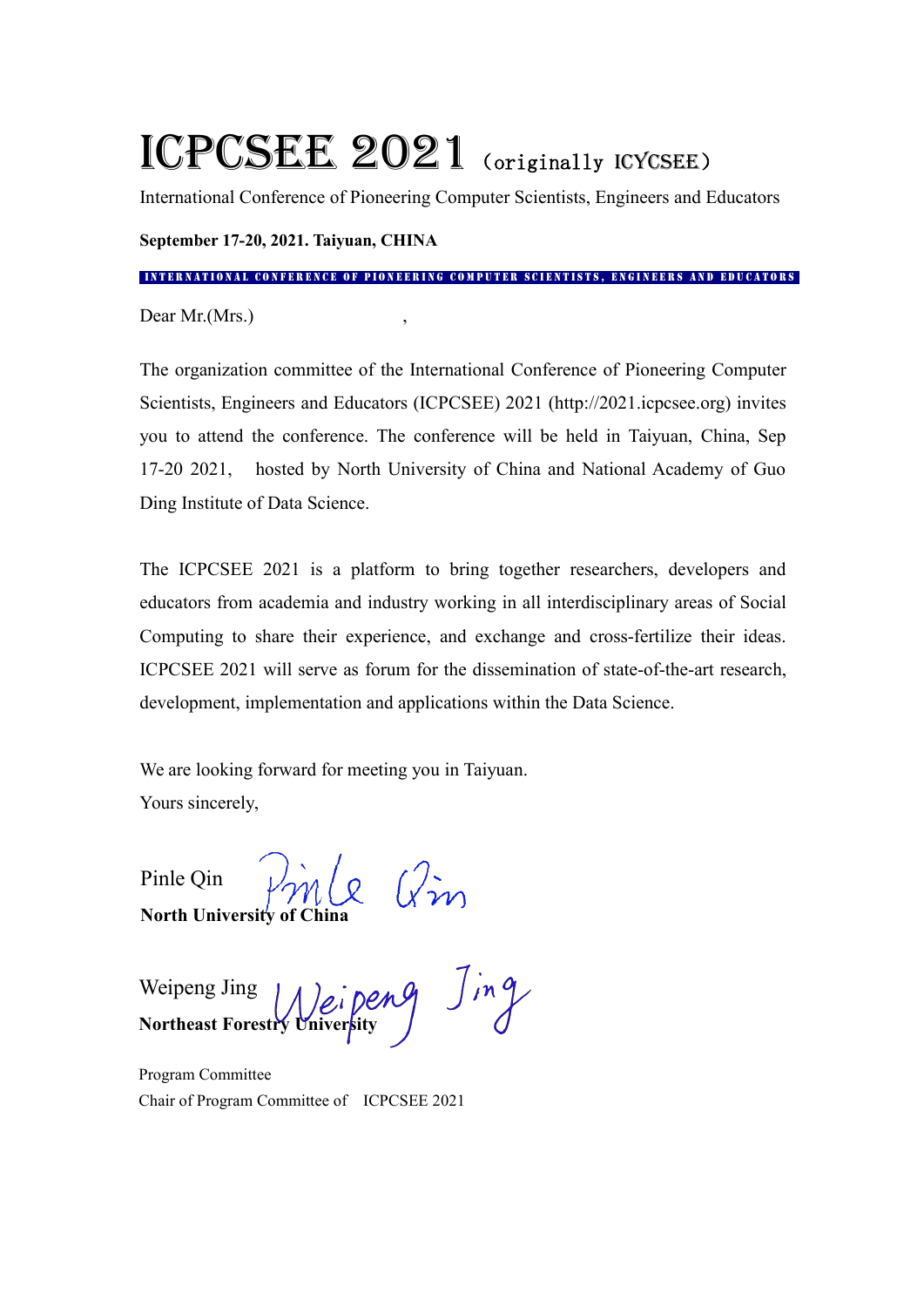| <b>Registration fee standard</b>     |            |                    |            |
|--------------------------------------|------------|--------------------|------------|
|                                      | 2021-05-26 | $2021 - 05 - 26$ ~ | 2021-07-28 |
| Beijing Time                         | before     | 2021-07-28         | after      |
| Student Registration (A) :           | \$30.00    | \$60.00            | \$90.00    |
| Full Registration (non-author) (B) : | \$230.00   | \$260.00           | \$290.00   |
| Author Registration(EI-CA)(C):       | \$360.00   | \$390.00           | \$420.00   |
| Hard-copy of Proceedings (D):        | \$66.00    | \$82.50            | \$132.00   |

Attendees could choose on-site registration after Sep 17, 2021 without any discount in registration fee. For a participant who pays a author/full/student registration, she/he can:Participate in all sessions in ICPCSEE 2021;Participate in all events including: keynotes, tutorials, workshops, reception, and banquet .

Each accepted paper requires at least one author registration (C), even if all authors are students.

# **Location and Accommodation and Traffic**

## **The conference location**

North University of China(Jinyu International Conference Center) No. 3, Xueyuan Road, Taiyuan City, Shanxi Province, China

### **Dear participants of Delegates:**

Since the conference is held in summer in Taiyuan, when booking a hotel room stays tight, please book the accommodation as early as possible. For your convenience, we prove accommodation booking services.If you want to use this service, please contact the hotel accommodation before August 31st, provide your booking information. Thank you.

### **Conference service contacts**

Organization and conference: Pinle Qin +86-15935133641 Conference services: SUN Zhongchan +86-15600363989

### **Recommended hotel**

### 【North Hotel of China】

No. 3, Xueyuan Road, Jiancaoping District, Taiyuan City, Shanxi Province (Xinnan District, Zhongbei University)

# **Traffic:**

# **Airport:**

Taiyuan Wusu International Airport, IATA: TYN, ICAO: ZBYN (38.7 km,about 40 minutes, take a taxi about ¥90 RMB.)

### **Railway station:**

Taiyuan Railway Station :(24.4 km,about 30 minutes, take a taxi about ¥60 RMB) Taiyuannan Railway Station (High Speed Rail Station):(34.5 km,about 40 minutes, take a taxi about ¥80 RMB)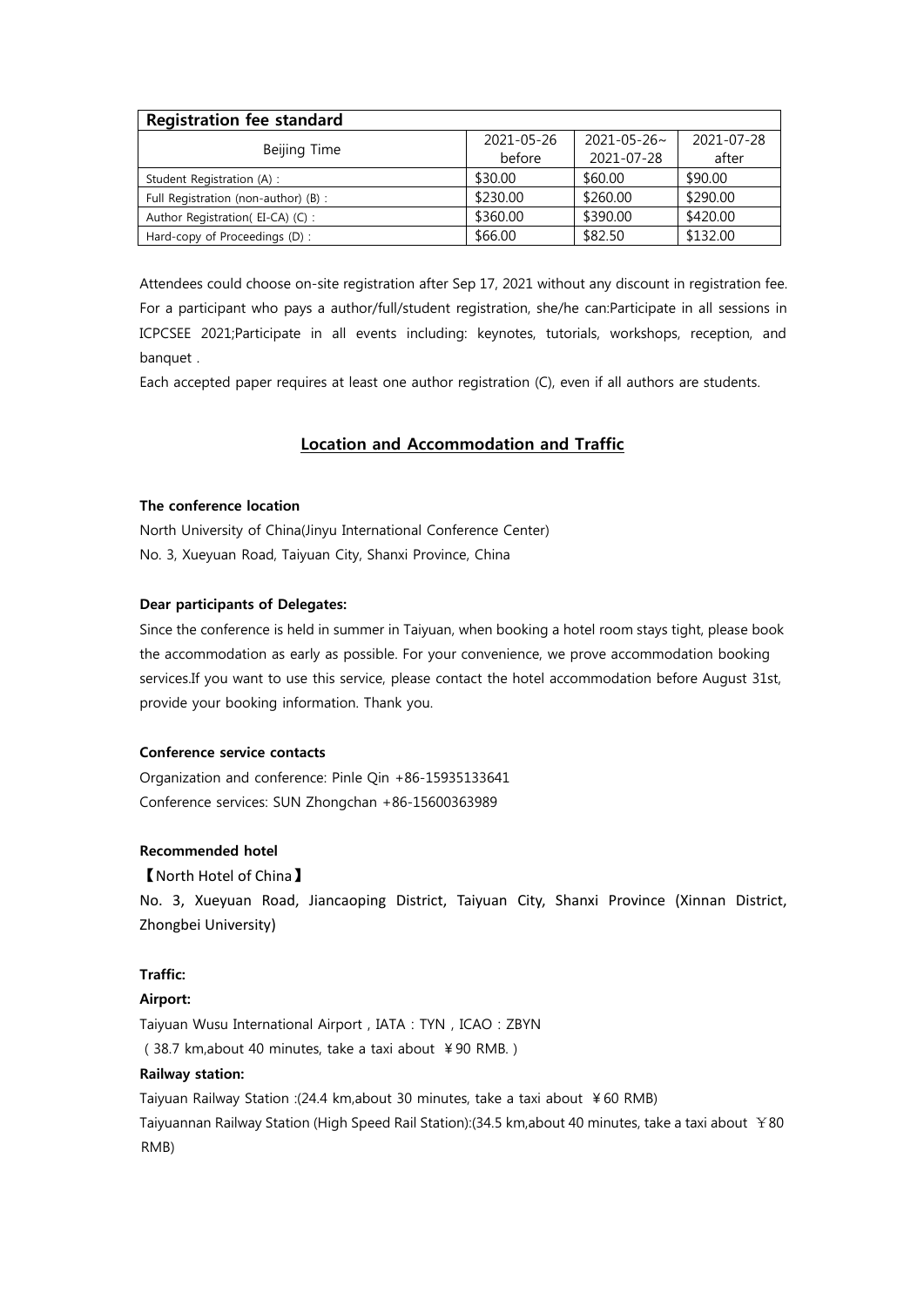# ICPCSEE 2021 (originally ICYCSEE)

International Conference of Pioneering Computer Scientists, Engineers and Educators

2021 国际计算机前沿大会

2021 年 9 月 17 日至 20 日 中国·太原

INTERNATIONAL CONFERENCE OF PIONEERING COMPUTER SCIENTISTS, ENGINEERS AND EDUCATORS

# 邀 请 函

尊敬的 [50]

我 们 诚 挚 的 邀 请 您 参 加 2021 国 际 计 算 机 前 沿 大 会 (International Conference of Pioneering Computer Scientists, Engineers and Educators, ICPCSEE 2021)。本次会议将于 2021 年 9 月 17 日至 20 日在中国·太原举行,大会由中北大学、太原理工大 学、中科国鼎数据科学研究院联合承办。ACM China、IEEE、山西大 学、太原科技大学等单位协办。

ICPCSEE 2021 旨在为来自学术界和工业界的研究者、开发者和 教育工作者提供一个展示成果和共享经验的交流平台。同时,ICPCSEE 2021 也将为数据科学领域的创新研究、开发、实施和应用提供一个 论坛,共同促进数据科学领域研究的突破和产业的提升。

我们热诚期待与您相会于美丽的太原!

ICPCSEE 2021 组织委员会 国际青年计算机大会学术委员会 中北大学(大数據学 月 25 日